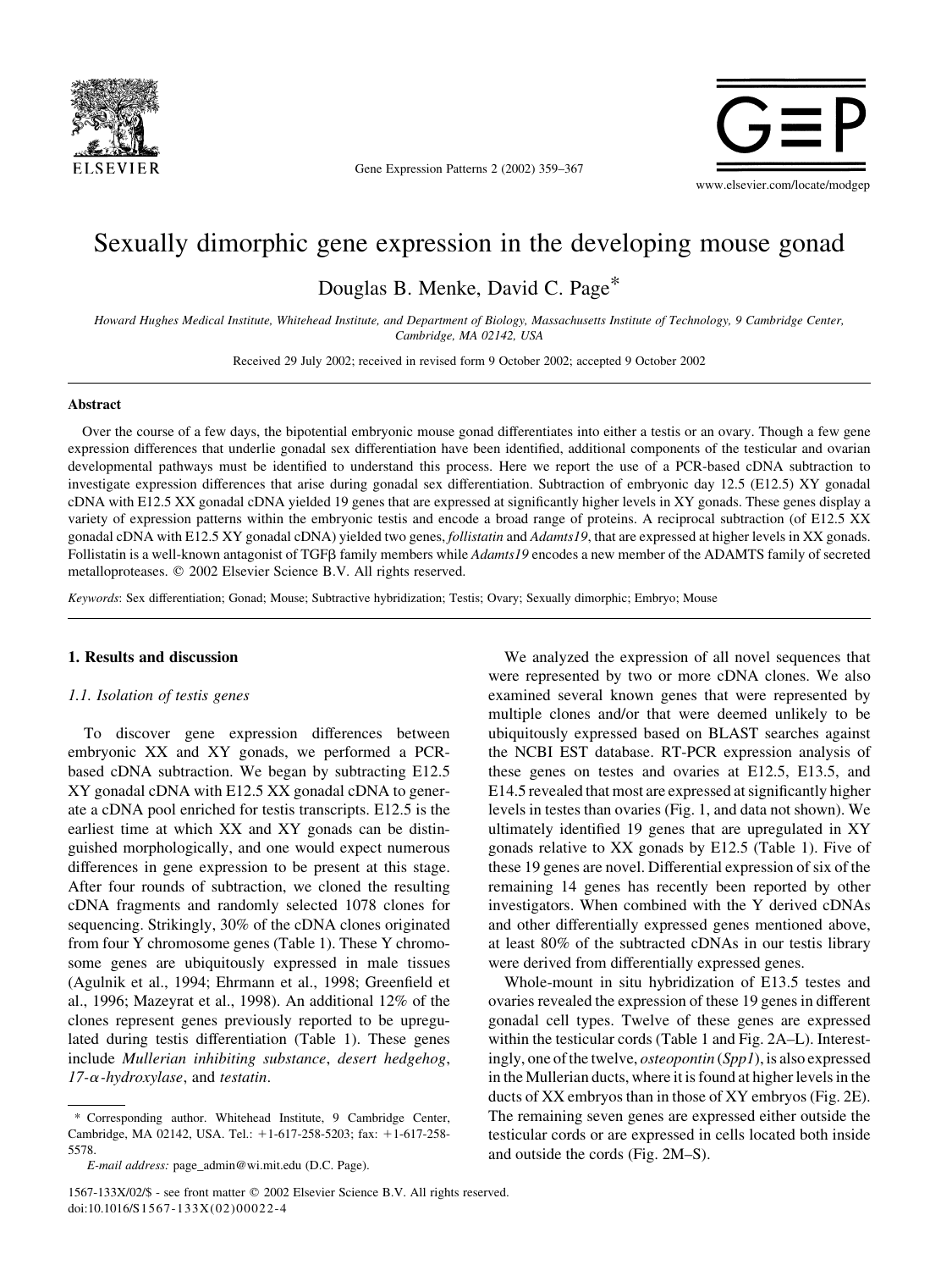| Table 1 |  |                                                                    |  |
|---------|--|--------------------------------------------------------------------|--|
|         |  | Testis cDNA subtraction: summary of differentially expressed genes |  |

| Gene symbol            | Gene name                                                                          | Number of clones <sup>a</sup> | Gonad expression <sup>b</sup> | Comments/references                            |
|------------------------|------------------------------------------------------------------------------------|-------------------------------|-------------------------------|------------------------------------------------|
| $Dby^c$                | DEAD box, Y                                                                        | 137                           | Y                             | (Mazeyrat et al., 1998)                        |
| $Eif2s3y^c$            | Eukaryotic translation initiation factor 2,<br>subunit 3, Y                        | 100                           | Y                             | (Mazeyrat et al., 1998)                        |
| Smcy <sup>c</sup>      | Selected mouse cDNA, Y                                                             | 32                            | Y                             | (Agulnik et al., 1994)                         |
| $U$ ty <sup>c</sup>    | Ubiquitously transcribed tetracopeptide<br>repeat, Y                               | 53                            | Y                             | (Greenfield et al., 1996)                      |
| Cst9c                  | Cystatin 9 (testatin)                                                              | 5                             | $\mathbf C$                   | (Tohonen et al., 1998)                         |
| $Cyp17^c$              | Cytochrome $p450$ 17- $\alpha$ -hydroxylase/C17-20<br>lyase                        | 23                            | I                             | (Greco and Payne, 1994)                        |
| $Dhh^c$                | Desert hedgehog homolog                                                            | 95                            | C                             | (Bitgood et al., 1996)                         |
| $Mis^c$                | Mullerian inhibiting substance                                                     | $\overline{2}$                | $\mathsf C$                   | (Munsterberg and Lovell-Badge, 1991)           |
| Aard                   | Alanine and arginine rich domain<br>containing protein (A5D3)                      | 47                            | $\mathsf{C}$                  | 167 a.a., no homology (Blomberg et al., 2002)  |
| Cbln1                  | Cerebellin 1 precursor protein                                                     | 38                            | Ι.                            | (Urade et al., 1991)                           |
| $ChIn4^d$              | Cerebellin 4 precursor protein                                                     | 17                            | $\mathbf C$                   | New member of cerebellin family                |
| $Cdh11^e$              | Cadherin 11                                                                        | -1                            | I,M                           | (Wertz and Herrmann, 2000)                     |
| $Col9a3^e$             | Procollagen, type IX, $\alpha$ 3                                                   | 33                            | $\mathsf{C}$                  | (Perera et al., 2001)                          |
| Cyp26b1                | Cytochrome p450, subfamily 26b,<br>polypeptide1 (p450RAI2)                         | 6                             | C,I                           | Retinoic acid hydroxylase (White et al., 2000) |
| Dtna                   | $\alpha$ -Dystrobrevin                                                             | 17                            | C                             | (Grady et al., 1999)                           |
| $Etd^d$                | Embryonic testis differentiation                                                   | 7                             | $\mathsf{C}$                  | 59 a.a., no homology                           |
| Hhip                   | Hedgehog interacting protein                                                       | 11                            | Ι                             | (Chuang and McMahon, 1999)                     |
| Loc195443 <sup>d</sup> | Novel electronically annotated gene                                                | 9                             | C                             | 390 a.a., contains ankyrin repeats             |
| Mmd2 <sup>d</sup>      | Monocyte to macrophage differentiation<br>associated 2                             | 4                             | $\mathsf{C}$                  | 247 a.a., 69% identical to MMD1                |
| Pak3                   | p21-activated kinase 3                                                             | 3                             | $\mathbf C$                   | (Allen et al., 1998)                           |
| Pkr2                   | Prokineticin receptor 2 (G protein-coupled<br>receptor 73-like 1; Gpr73l1)         | 18                            | Ι                             | (Lin et al., 2002)                             |
| $Ptgds^e$              | Prostaglandin D2 synthase                                                          | $\mathbf{2}$                  | $\mathbf C$                   | (Adams and McLaren, 2002)                      |
| RenI <sup>e</sup>      | Renin                                                                              | 100                           | Ι.                            | (Perera et al., 2001)                          |
| Serpine2 <sup>e</sup>  | Serine (or cysteine) proteinase inhibitor,<br>clade E, member 2 (protease nexin 1) | $\overline{2}$                | $\mathsf{C}$                  | (Grimmond et al., 2000)                        |
| $Sostl^d$              | Sclerostin-like protein                                                            | $\overline{4}$                | Ι                             | 206 a.a., 39% identical to SOST                |
| Spp1                   | Secreted phosphoprotein 1 (osteopontin)                                            | 10                            | C,D                           | (Liaw et al., 1998)                            |
| Tdl <sup>e</sup>       | Testis-specific β-Defensin-like gene                                               | 80                            | $\mathsf{C}$                  | (Yamamoto and Matsui, 2002)                    |

<sup>a</sup> A total of 1078 clones were sequenced.

<sup>b</sup> Y, ubiquitously expressed Y chromosome gene; C, testicular cords; I, interstitial cells; M, mesonephros; D, Mullerian duct.

Genes reported to be differentially expressed prior to initiation of this study.

Novel gene.

 $e$  Differential expression of these genes has recently been reported by other laboratories and was independently determined in this study.

We also wanted to know whether the genes identified here are expressed in tissues other than testis. We examined the tissue distribution of eight genes (including all five novel genes) by performing RT-PCR on a panel of cDNAs derived from 8-day postpartum (8dpp) mice. Though the expression of each gene was restricted to a subset of tissues, Aard and Etd displayed the greatest testis specificity (Fig. 3). Aard was also expressed at low levels in lung, consistent with recent work demonstrating that the orthologous rat gene is expressed in lung tissue (Blomberg et al., 2002). Etd is the only gene for which we found no evidence of expression outside the testis. Additional RT-PCR performed on tissues from E9.5 and E10.5 embryos failed to reveal any Etd expression (data not shown).

The 12 genes expressed in testicular cords (Fig. 2A–L) are most likely expressed by germ cells or Sertoli cells. We

included testes from adult  $W^{\nu}/W^{\nu}$  mice in our RT-PCR analysis to help determine which cell types express these genes.  $W^{\nu}/W^{\nu}$  mice contain a point mutation in the c-kit tyrosine kinase receptor and are severely depleted of germ cells (Nocka et al., 1990). The strong RT-PCR signal observed for most of our genes in  $W^{\nu}/W^{\nu}$  testes suggests their expression is largely independent of germ cells (Fig. 3). To confirm these results, we tested a subset of the testis genes for expression in busulfan-treated embryonic gonads. Exposure of embryos to busulfan virtually eliminates germ cells (Merchant, 1975), and we confirmed this loss by staining for the germ cell specific marker alkaline phosphatase (data not shown). Busulfan treatment did not cause a noticeable reduction in expression of Cbln4, Tdl, or Aard, all of which are expressed in the testicular cords (Figs. 2G–I and 4A–C). Thus, Sertoli cells are the most likely source of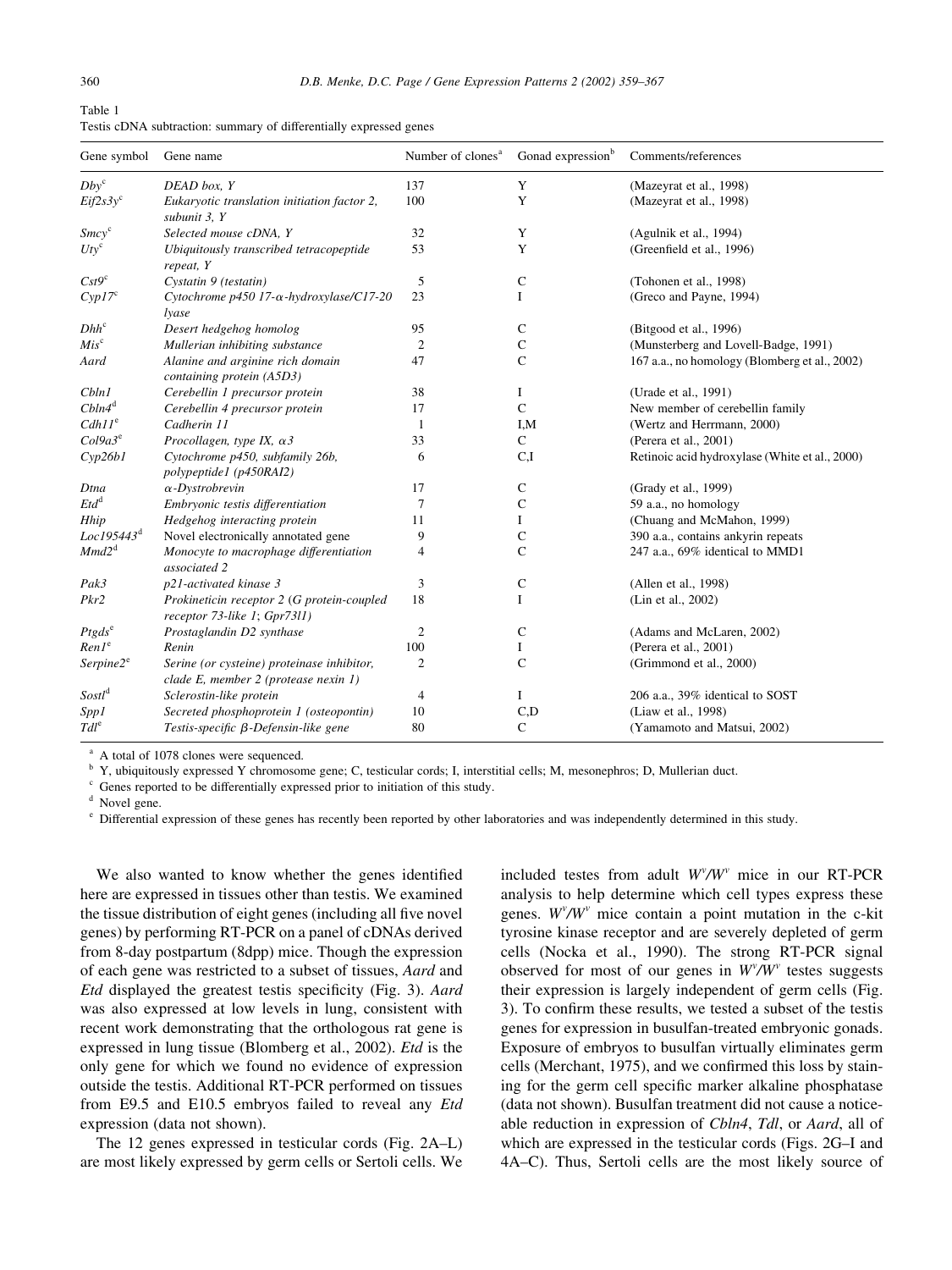

Fig. 1. RT-PCR expression analysis of testis and ovary subtraction products in E12.5, E13.5 and E14.5 testis and ovary. Gapd served as a testis/ovary common control. Dhh and Xist served as testis and ovary controls, respectively.

expression. Nonetheless, we cannot exclude the possibility that germ cells also express these genes.

Only a small number of differentially expressed signaling molecules are known to be present during testis development. It is therefore interesting that two of the five novel genes that we identified, Sostl and Cbln4, encode proteins with putative secretion signals. Sostl (Sclerostin-like) is expressed in interstitial cells of the testis and is  $\sim$ 39% identical to the recently identified human sclerostin gene (SOST ), mutation of which results in progressive bone overgrowth (Brunkow et al., 2001). Both genes contain a cysteine-knot motif, a characteristic of many signaling molecules. Chln4 is a new member of the cerebellin family of secreted neural peptides that share homology with the Cterminal globular domain of C1q complement subunits (Urade et al., 1991). We also found that another member of the cerebellin family, Cbln1, is upregulated in embryonic testes. Despite the similarities of their encoded proteins (77% amino acid identity), Cbln1 is expressed in testicular interstitial cells, while Cbln4 is restricted to the testicular cords (Fig. 2G,O). Although the in vivo role of the CBLN1 protein is not known, protease processing yields a hexadecapeptide that is present in both cerebellum and adrenal gland and that is capable of inducing steroid secretion in adrenal gland slices in vitro (Albertin et al., 2000). Of the remaining novel genes, Mmd2 (Monocyte to macrophage differentiation associated 2) is related to a gene  $(MmdI)$ encoding a protein with putative transmembrane domains, the predicted product of Loc195443 contains ankyrin repeats, and Etd (Embryonic testis differentiation associated transcript) possesses a small open reading frame with no evident similarity to known protein-coding genes.

For several of the genes that we identified as being expressed at greater levels in XY gonads, functional insights have been obtained by other investigators. The CYP26B1 protein acts as a retinoic acid hydroxylase and is capable of hydroxylating all-trans-retinoic acid (White et al., 2000). The hydroxylated metabolites produced by CYP26B1 do not activate any known retinoic acid receptors. Thus, it is believed that CYP26B1 regulates retinoic acid signaling by inactivating all-trans-retinoic acid (Niederreither et al., 2002). Although a role for retinoic acid in embryonic gonads has not been demonstrated in vivo, retinoid receptors are expressed in embryonic gonads (Dufour and Kim, 1999; Morita and Tilly, 1999), and exposure of embryonic testes to retinoic acid in organ culture disrupts cord formation (Livera et al., 2000a). Similar experiments with embryonic ovaries indicate that in vivo or in vitro exposure of retinoic acid promotes germ cell survival, proliferation, and meiotic entry (Livera et al., 2000b; Morita and Tilly, 1999). Our identification of a differentially expressed regulator of retinoic acid activity strengthens the case for the involvement of retinoids in gonadal development.

Mouse Pkr2 encodes a G-coupled receptor that has recently been identified as a receptor for prokineticin 1 and 2 (PK1 and PK2) (Lin et al., 2002). Interestingly, PK1 (also known as EG-VEGF) has been demonstrated to promote angiogenesis specifically in endothelial cells derived from endocrine glands. It acts by inducing cellular proliferation and migration (LeCouter et al., 2001). Since the vasculature of XX and XY embryonic gonads develop significant differences (Brennan et al., 2002), Pkr2 expression in interstitial cells of the XY gonad suggests the possible involvement of this gene in the formation of the testis vasculature.

We found that Hedgehog-interacting protein (Hhip) is also upregulated during testis development. HHIP is thought to attenuate hedgehog signaling by binding to and sequestering hedgehog proteins (Chuang and McMahon, 1999). Two other hedgehog signaling components, Desert hedgehog (Dhh) and its receptor, patched, are upregulated in XY embryonic gonads as well. Targeted deletion of Dhh results in male infertility (Bitgood et al., 1996), and recent work has shown that Dhh signaling specifies Leydig cell fate (Yao et al., 2002). Thus, the importance of hedgehog signaling in testis development is well established.

In contrast to the genes discussed above, experimental evidence indicates that certain differentially expressed transcripts we identified are not essential for testis development. Specifically, mice deficient in either Spp1 or Dtna are viable and fertile (Grady et al., 1999; Liaw et al., 1998).

#### 1.2. Isolation of ovary genes

In addition to the testis subtraction, we performed a reciprocal experiment in which we subtracted E12.5 XX gona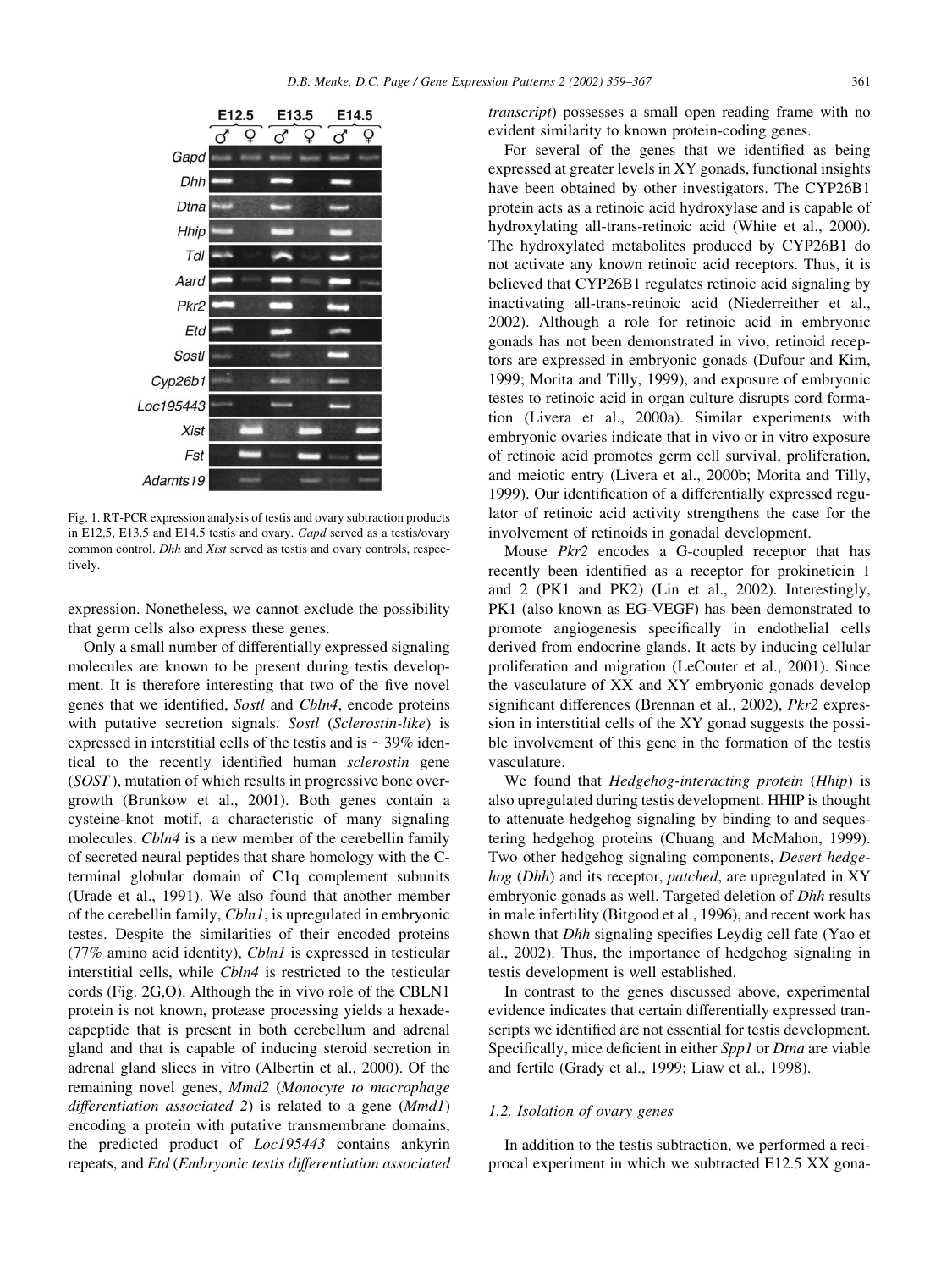dal cDNA with E12.5 XY gonadal cDNA. After four rounds of subtraction, we randomly chose 188 clones for sequencing. Approximately 54% of these cDNA clones originated from Xist RNA (Table 2). The non-coding Xist RNA is expressed from the inactive X chromosome of female cells and is lacking in males (Brown et al., 1991). Thus, the extreme enrichment of Xist in our ovarian subtraction is related to dosage compensation rather than an ovary specific function. We also isolated one cDNA clone derived from Wnt4, one of the few genes known to be upregulated in XX gonads relative to XY gonads during sexual differentiation (Vainio et al., 1999).

Other than Xist, the only non-housekeeping gene represented by multiple cDNA clones in our ovarian subtraction



Fig. 2. Whole-mount in situ hybridization of differentially expressed testis genes on E13.5 testes and ovaries. (A) Col9a3, (B) Ptgds, (C) Serpine2, (D) Dtna, (E) Spp1 (arrows indicate expression in mesonephros), (F) Pak3, (G) Cbln4, (H) Tdl, (I) Aard, (J) Etd, (K) Mmd2, (L) Loc195443, (M) Cadh11, (N) Hhip, (O)  $ChInI$ , (P)  $Pkr2$ , (Q)  $Cyp26bI$ , (R) Sostl, and (S) Ren1. In all panels, embryonic testes are located on the left and embryonic ovaries on the right.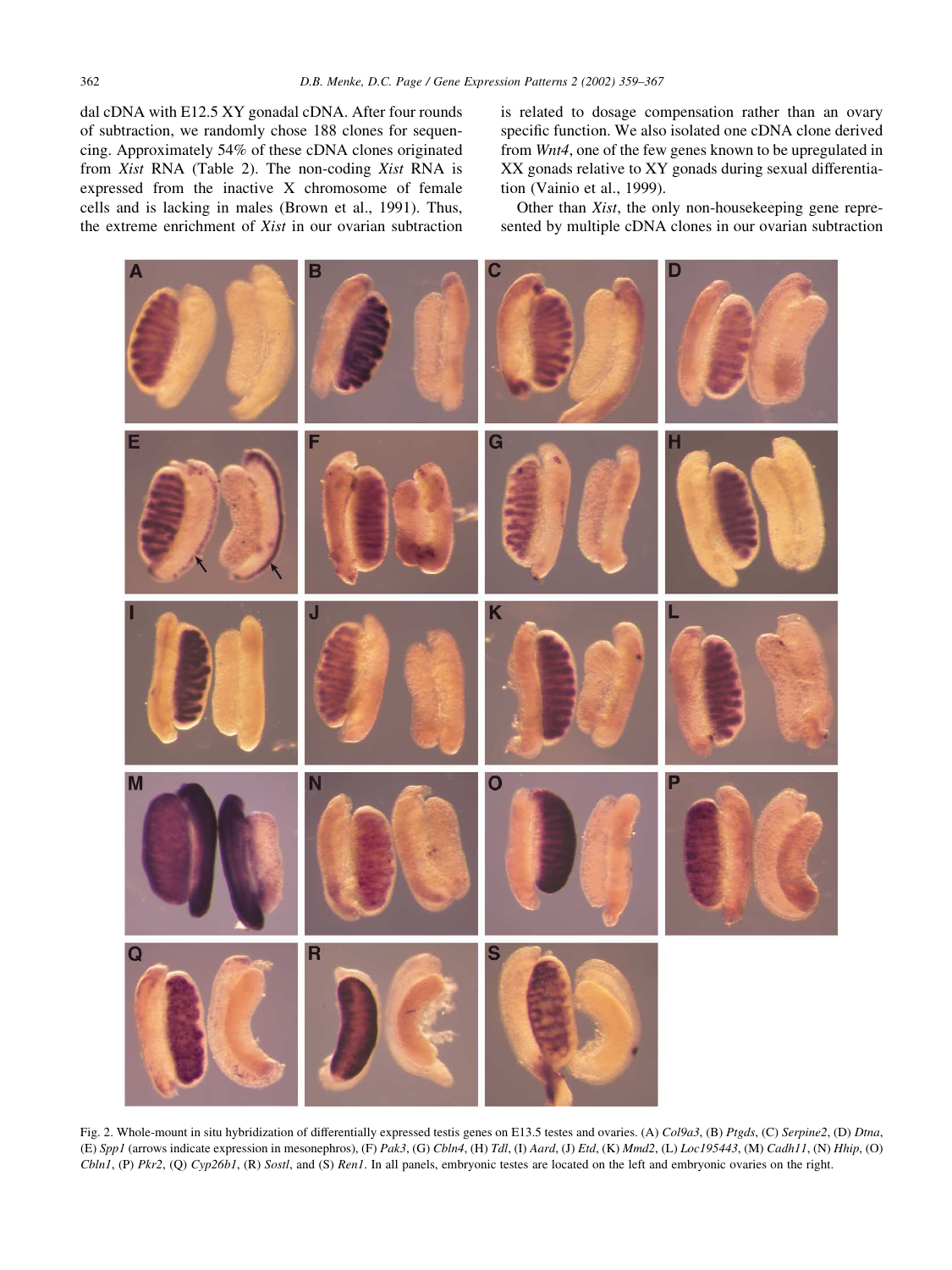

Fig. 3. RT-PCR expression analysis of novel testis and ovary genes on 8 day post partum mouse tissues and germ cell depleted  $W^{\nu}/W^{\nu}$  adult testes. Gapd served as a ubiquitously expressed control.

was follistatin (Table 2). Examination by RT-PCR confirmed that follistatin is expressed more abundantly in ovaries than in testes at E12.5, E.13.5, and E14.5 (Fig. 1). Analysis of ten novel cDNAs, each recovered once in our ovary subtraction, revealed that only one of these is expressed at higher levels in ovary (Fig. 1, and data not shown). This cDNA is derived from Adamts19, a new member of the ADAMTS (a disintegrin-like and metalloprotease (reprolysin type) with thrombospondin type 1

motif) family of secreted metalloproteases. The orthologous human gene has recently been reported elsewhere (Cal et al., 2002).

Whole-mount in situ hybridization confirmed that both follistatin and Adamts19 are expressed more abundantly in embryonic ovaries than in embryonic testes at E12.5, E13.5, E14.5, and E15.5 (Fig. 5). Follistatin displayed staining in ovaries at all stages, while no expression was detected in testes (Fig. 5A–D). In contrast, Adamts19 expression was strongest in anterior and ventral regions of the ovary at E12.5 and E13.5 (Fig. 5E,F) before becoming more uniform (Fig. 5G,H). Faint Adamts19 expression was evident in embryonic testes at E14.5 and E15.5 (Fig. 5G,H). In busulfan-treated ovaries we observed intense staining for follistatin and Adamts19 (Fig. 4E,F). Thus, these genes are expressed from somatic cells of the ovary. However, we cannot exclude the possibility that germ cells also express these genes.

Follistatin encodes a secreted protein that is capable of binding to and antagonizing the function of multiple members of the TGF<sub>B</sub> superfamily, including the activins and certain BMPs (Patel, 1998). Follistatin is expressed by numerous cell types both embryonically and postnatally, including the granulosa cells of the ovary (Shintani et al., 1997), and its expression in embryonic gonads has been previously reported (Feijen et al., 1994). However, it was not previously appreciated that follistatin expression is sexually dimorphic. Disruption of the *follistatin* gene in mice results in pleiotropic effects and death ensues shortly after birth (Matzuk et al., 1995). Though no gonadal abnormalities were reported, follistatin appears to play regulatory roles in postnatal ovaries and testes (de Kretser et al., 2001; Knight and Glister, 2001). We believe it will be



Fig. 4. Expression of testis and ovary genes in busulfan-treated E13.5 testes and ovaries. Whole-mount in situ hybridization of (A) Cbln4, (B) Tdl, (C) Aard, (D) Cbln1, (E) follistatin, and (F) Adamts19. In all panels, embryonic testes are located on the left and embryonic ovaries on the right.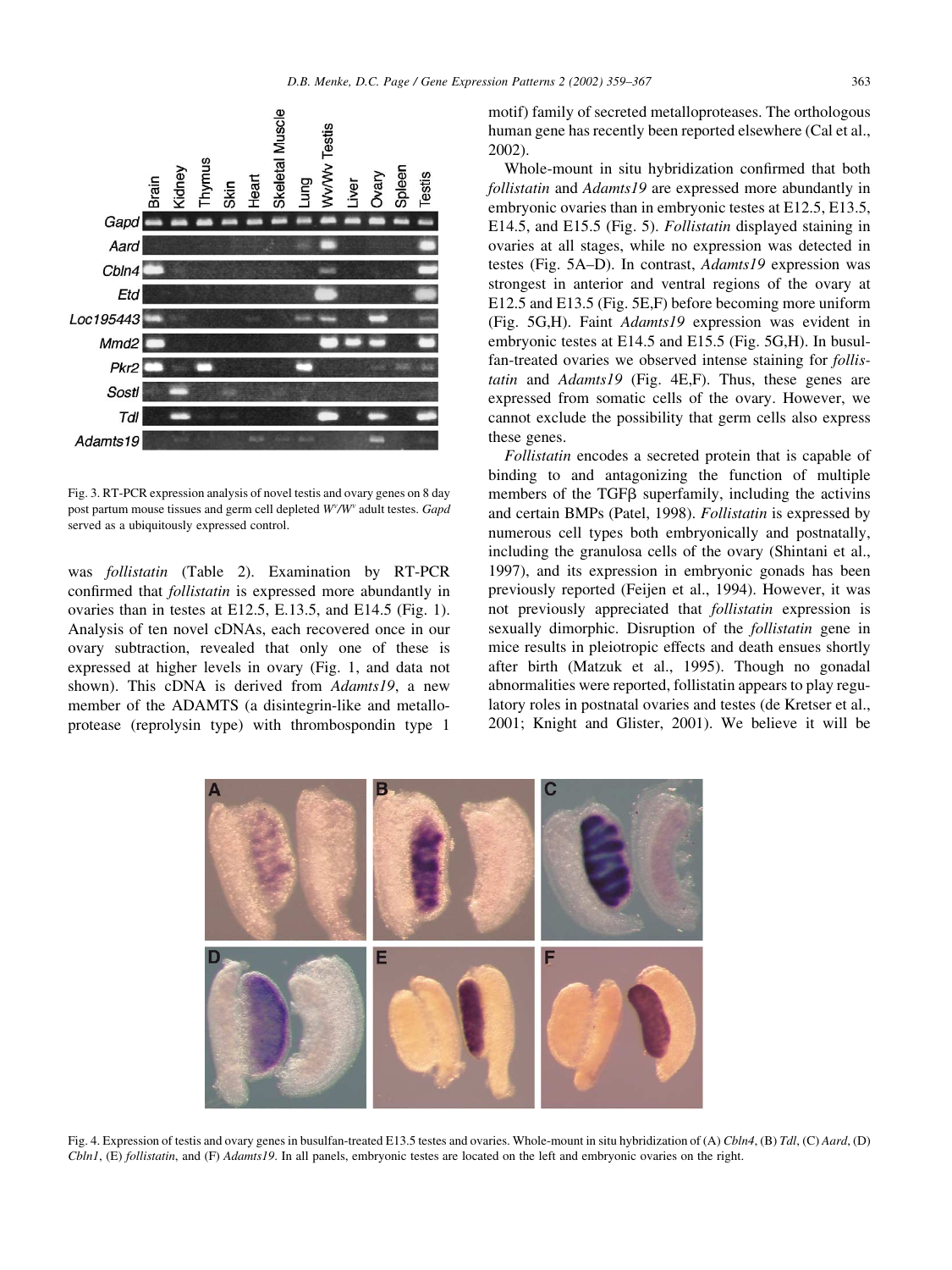| Gene symbol                                                                                                     | Gene name                                | Number of clones <sup>a</sup> | Comments/references                                    |
|-----------------------------------------------------------------------------------------------------------------|------------------------------------------|-------------------------------|--------------------------------------------------------|
| $Xist^b$                                                                                                        | Inactive X specific transcript           | 101                           | Required for X inactivation (Brown et al., 1991)       |
| $Wnt4^b$                                                                                                        | Wingless-related MMTV integration site 4 |                               | Required for ovarian development (Vainio et al., 1999) |
| <b>Fst</b>                                                                                                      | Follistatin                              | 13                            | TGFβ binding protein (Matzuk et al., 1995)             |
| Adamts19<br>A disintegrin-like and metalloprotease<br>(reprolysin type) with thrombospondin type 1<br>motif, 19 |                                          |                               | New member of the ADAMTS family of metalloproteases    |

Table 2 Ovary cDNA subtraction: summary of differentially expressed genes

<sup>a</sup> A total of 188 clones were sequenced.

<sup>b</sup> Genes reported to be differentially expressed prior to initiation of this study.

worthwhile to reexamine follistatin null embryonic ovaries for expression defects using somatic and germ cell markers of ovarian differentiation that have become available.

The second ovarian gene, *Adamts19*, is a new member of the ADAMTS family of secreted metalloproteases (Cal et al., 2002). While Adamts19 is predominantly expressed in ovary at 8 dpp, low levels of expression were also observed in kidney, heart, skeletal muscle, lung, and testis (Fig. 3). Other members of this family are implicated in a range of processes including the inflammatory response, angiogenesis, and organogenesis (Tang, 2001). At least one mammalian family member, Adamts1, is required for female fertility and appears to be involved in ovulation (Espey et al., 2000; Shindo et al., 2000). In addition, gonad formation in C. elegans is disrupted when the ADAMTS encoding gene Gon-1 is mutated (Blelloch and Kimble, 1999). Therefore, expression of Adamts19 in embryonic and postnatal ovaries makes it an attractive candidate for functional analysis.

#### 1.3. Subtraction assessment

Our testis subtraction successfully recovered 14 genes previously reported to be upregulated in embryonic testis relative to embryonic ovary; these constitute the majority of sexually dimorphic transcripts known to be present in embryonic XY gonads at E12.5. We identified an additional 13 genes, of which five are novel, that have not been previously shown to be differentially expressed. Likewise, our ovary subtraction was successful in identifying four differentially expressed genes, two of which were not known to be sexually dimorphic prior to this study. Identification of these genes should help deepen our understanding of gonadal sex differentiation by providing insights into complexes and pathways operating in differentiating gonads, by serving as markers of gonadal cell types, and by enabling functional analysis. Nonetheless, it seems likely that we identified only a small fraction of the differences that are present. Our testis subtraction did not recover



Fig. 5. Whole-mount in situ hybridization of differentially expressed ovary genes in embryonic gonads from E12.5 to E15.5. Follistatin expression at (A) E12.5, (B) E13.5, (C) E14.5, and (D) E15.5. Adamts19 expression at (E) E12.5, (F) E13.5, (G) E14.5, and (H) E15.5. In all panels, embryonic testes are located on the left and embryonic ovaries on the right. Black arrows in (E,F) indicate the anterior tip of the ovaries; white arrowheads indicate the ventral surface of the ovaries.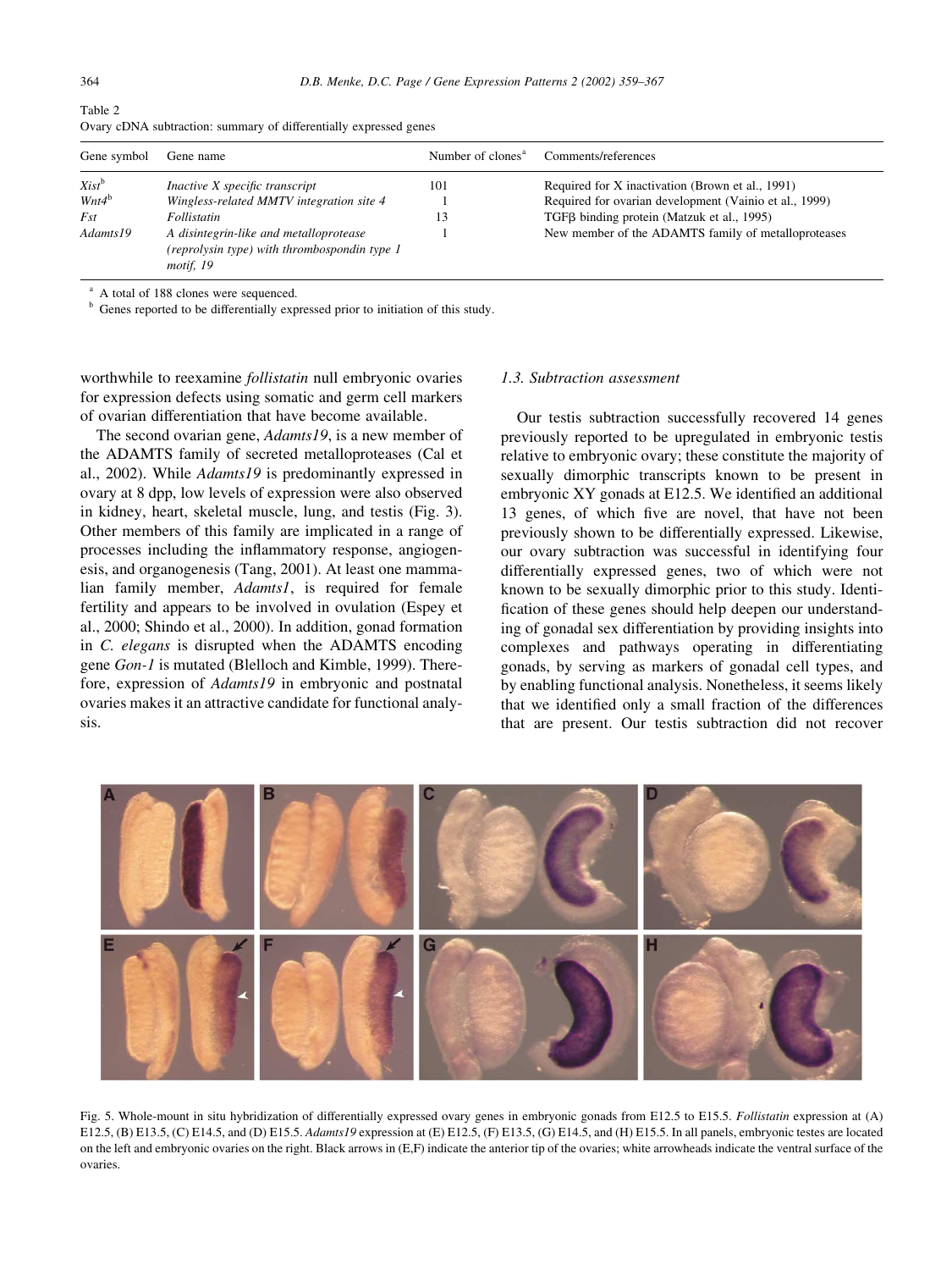certain known differentially expressed genes such as Sox9 (Morais da Silva et al., 1996), tescalcin (Perera et al., 2001), vanin-1 (Bowles et al., 2000; Grimmond et al., 2000), and patched (Bitgood et al., 1996). Moreover, our subtractions were biased towards transcripts with large expression differences between XX and XY gonads. Thus, we did not isolate genes such as Wt1 and Sf1 that are only moderately more abundant in XY than XX gonads at E12.5 (Nachtigal et al., 1998). Additional approaches will be required to achieve a complete catalog of gene differences.

## 2. Experimental procedures

## 2.1. Mice and tissues

C57BL/6 mice from Taconic Farms Inc. (Germantown, NY) were used for all experiments except for those using  $W^{\nu}/W^{\nu}$  mutant mice which were produced through heterozygous matings. Timed matings were performed with the day a vaginal plug was found designated as E0.5. Germ cell depleted gonads were generated by injecting E9.5 pregnant females with 0.2 ml of 6.6 mg/ml busulfan (Sigma) in 50% DMSO (53 mg/kg body weight). For subtraction material E12.5 XY and XX gonads were isolated and the adjacent mesonephroi were removed.

#### 2.2. cDNA subtraction and sequence analysis

We performed a PCR-based cDNA subtraction based on previously reported protocols with substantial modifications (Diatchenko et al., 1996; Lavery et al., 1997). A detailed version of our protocol is available at http://staffa.wi. mit.edu/page/papers/Menke\_and\_Page\_2002/. The subtracted testis and ovary cDNA pools were cloned into the pAMP10 plasmid (GIBCO-BRL) and clones were randomly selected for sequencing. Sequences were organized into contigs using the DNA alignment program Sequencher (Gene Codes Corp) and these contigs were compared against the NCBI databases.

## 2.3. RT-PCR

Total RNA  $(1 \mu g)$  was reverse transcribed with oligo  $d(T)_{18}N$  using Superscript II (GIBCO-BRL) in a total reaction volume of 25  $\mu$ l. PCR was performed using 0.5  $\mu$ l of RT as template in a total volume of  $20 \mu l$ . Primer sequences are available at http://staffa.wi.mit.edu/page/papers/ Menke\_and\_Page\_2002/. PCR cycling conditions for all primers were as follows: 94  $^{\circ}$ C (30 s), 60  $^{\circ}$ C (30 s), 72  $^{\circ}$ C (1 min) for 25–30 cycles.

#### 2.4. Whole-mount in situ hybridization

Whole-mount in situ hybridizations were performed essentially as previously described (Wilkinson and Nieto, 1993). Gonads for whole-mount in situ hybridization were dissected out in PBS and fixed overnight at 4  $\degree$ C in 4%

paraformaldehyde. Tissues were subsequently washed and stored at  $-20$  °C in methanol until used. Digoxigenin labeled riboprobes were generated using cDNA fragments cloned into the TA cloning vector pCR2.1-TOPO or pCR4- TOPO (Invitrogen). Plasmids were linearized by restriction digestion and transcribed with T3 or T7 RNA polymerase in the presence of Dig-labeling mix (Roche).

# 2.5. Full-length cDNA cloning

Full-length cDNA sequences are electronic composites derived from a combination of subtracted cDNA clones, conventional cDNA libraries, and  $5'$  and  $3'$  RACE. Three cDNA libraries derived from adult mouse testis were used (Clontech, Stratagene, and one library of our own construction) and one library generated from a mixture of E12.5 XY and XX gonads (of our own construction).  $5<sup>'</sup>$  and  $3<sup>'</sup>$  RACE was performed from testis and ovary mRNA using the Marathon cDNA Amplification Kit according to the manufacturer's instructions (Clontech).

## 2.6. GenBank Accession numbers

Cyp26b1, AY134662; Cbln4, AY134663; Mmd2, AY134664; Aard, AY134665; Sostl, AY134666; Etd, AY134667; Tdl, AF532614; and Adamts19, AY135183.

#### Acknowledgements

We thank Min Wu for generating the E12.5 embryonic gonad cDNA library, Humphrey Yao for the busulfan treatment protocol, and the following for comments on this manuscript: Jessica Alfoldi, Alex Arango, Alex Bortvin, Andy Baltus, Jana Koubova, YanFeng Lim, Jesse Potash, Steve Rozen, Jennifer Saionz, Min Wu and Jeremy Wang. D.M. was funded by a NIH predoctoral training grant (5T32CA09541). This work was supported by the Howard Hughes Medical Institute.

#### References

- Adams, I., McLaren, A., 2002. Sexually dimorphic development of primordial germ cells: switching from oogenesis to spermatogenesis. Development 129, 1155–1164.
- Agulnik, A., Mitchell, M., Lerner, J., Woods, D., Bishop, C., 1994. A mouse Y chromosome gene encoded by a region essential for spermatogenesis and expression of male-specific minor histocompatibility antigens. Hum. Mol. Genet. 3, 873–878.
- Albertin, G., Malendowicz, L., Macchi, C., Markowska, A., Nussdorfer, G., 2000. Cerebellin stimulates the secretory activity of the rat adrenal gland: in vitro and in vivo studies. Neuropeptides 34, 7–11.
- Allen, K.M., Gleeson, J.G., Bagrodia, S., Partington, M.W., MacMillan, J.C., Cerione, R.A., Mulley, J.C., Walsh, C.A., 1998. PAK3 mutation in nonsyndromic X-linked mental retardation. Nat. Genet. 20, 25–30.
- Bitgood, M., Shen, L., McMahon, A., 1996. Sertoli cell signaling by Desert hedgehog regulates the male germline. Curr. Biol. 6, 298–304.
- Blelloch, R., Kimble, J., 1999. Control of organ shape by a secreted metalloprotease in the nematode Caenorhabditis elegans. Nature 399, 586– 590.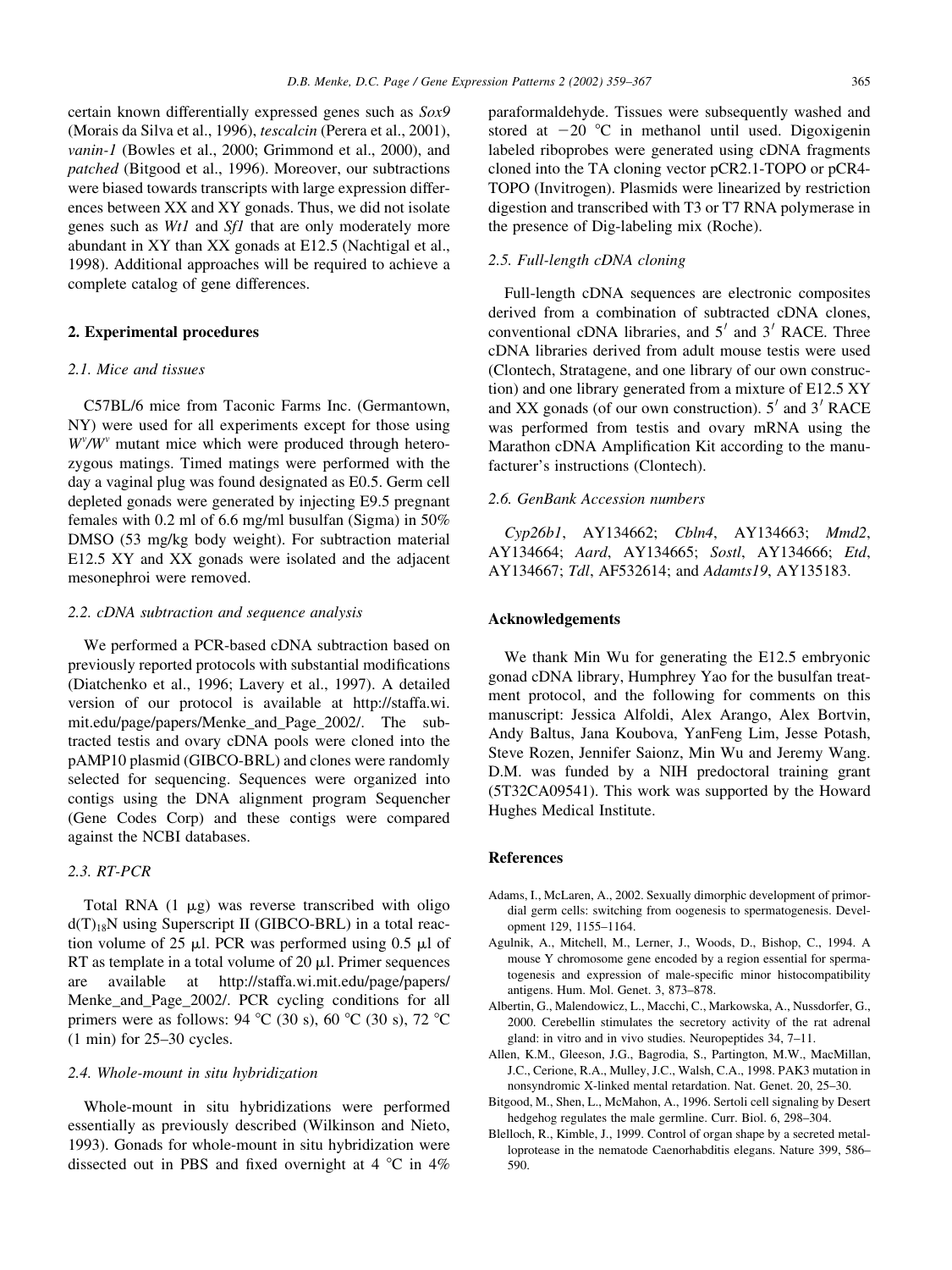- Blomberg, L.A., Chan, W., Clerch, L., Massaro, D., 2002. Molecular cloning and characterization of a novel gene upregulated early during postnatal rat lung development. Biochim. Biophys. Acta 1574, 391–398.
- Bowles, J., Bullejos, M., Koopman, P., 2000. A subtractive gene expression screen suggests a role for vanin-1 in testis development in mice. Genesis 27, 124–135.
- Brennan, J., Karl, J., Capel, B., 2002. Divergent vascular mechanisms downstream of Sry establish the arterial system in the XY gonad. Dev. Biol. 244, 418–428.
- Brown, C., Ballabio, A., Rupert, J., Lafreniere, R., Grompe, M., Tonlorenzi, R., Willard, H., 1991. A gene from the region of the human X inactivation centre is expressed exclusively from the inactive X chromosome. Nature 349, 38–44.
- Brunkow, M., Gardner, J., Van Ness, J., Paeper, B., Kovacevich, B., Proll, S., Skonier, J., Zhao, L., Sabo, P., Fu, Y., Alisch, R., Gillett, L., Colbert, T., Tacconi, P., Galas, D., Hamersma, H., Beighton, P., Mulligan, J., 2001. Bone dysplasia sclerosteosis results from loss of the SOST gene product, a novel cystine knot-containing protein. Am. J. Hum. Genet. 68, 577–589.
- Cal, S., Obaya, A., Llamazares, M., Garabaya, C., Quesada, V., Lopez-Otin, C., 2002. Cloning, expression analysis, and structural characterization of seven novel human ADAMTSs, a family of metalloproteinases with disintegrin and thrombospondin-1 domains. Gene 283, 49– 62.
- Chuang, P., McMahon, A., 1999. Vertebrate Hedgehog signalling modulated by induction of a Hedgehog-binding protein. Nature 397, 617– 621.
- de Kretser, D., Loveland, K., Meehan, T., O'Bryan, M., Phillips, D., Wreford, N., 2001. Inhibins, activins and follistatin: actions on the testis. Mol. Cell. Endocrinol. 180, 87–92.
- Diatchenko, L., Lau, Y., Campbell, A., Chenchik, A., Moqadam, F., Huang, B., Lukyanov, S., Lukyanov, K., Gurskaya, N., Sverdlov, E., Siebert, P., 1996. Suppression subtractive hybridization: a method for generating differentially regulated or tissue-specific cDNA probes and libraries. Proc. Natl. Acad. Sci. USA 93, 6025–6030.
- Dufour, J., Kim, K., 1999. Cellular and subcellular localization of six retinoid receptors in rat testis during postnatal development: identification of potential heterodimeric receptors. Biol. Reprod. 61, 1300–1308.
- Ehrmann, I., Ellis, P., Mazeyrat, S., Duthie, S., Brockdorff, N., Mattei, M., Gavin, M., Affara, N., Brown, G., Simpson, E., Mitchell, M., Scott, D., 1998. Characterization of genes encoding translation initiation factor eIF-2gamma in mouse and human: sex chromosome localization, escape from X-inactivation and evolution. Hum. Mol. Genet. 7, 1725–1737.
- Espey, L., Yoshioka, S., Russell, D., Robker, R., Fujii, S., Richards, J., 2000. Ovarian expression of a disintegrin and metalloproteinase with thrombospondin motifs during ovulation in the gonadotropin-primed immature rat. Biol. Reprod. 62, 1090–1095.
- Feijen, A., Goumans, M., van den Eijnden-van Raaij, A., 1994. Expression of activin subunits, activin receptors and follistatin in postimplantation mouse embryos suggests specific developmental functions for different activins. Development 120, 3621–3637.
- Grady, R., Grange, R., Lau, K., Maimone, M., Nichol, M., Stull, J., Sanes, J., 1999. Role for alpha-dystrobrevin in the pathogenesis of dystrophindependent muscular dystrophies. Nat. Cell Biol. 1, 215–220.
- Greco, T., Payne, A., 1994. Ontogeny of expression of the genes for steroidogenic enzymes P450 side-chain cleavage, 3 beta-hydroxysteroid dehydrogenase, P450 17 alpha-hydroxylase/C17-20 lyase, and P450 aromatase in fetal mouse gonads. Endocrinology 135, 262–268.
- Greenfield, A., Scott, D., Pennisi, D., Ehrmann, I., Ellis, P., Cooper, L., Simpson, E., Koopman, P., 1996. An H-YDb epitope is encoded by a novel mouse Y chromosome gene. Nat. Genet. 14, 474–478.
- Grimmond, S., Van Hateren, N., Siggers, P., Arkell, R., Larder, R., Soares, M.B., de Fatima Bonaldo, M., Smith, L., Tymowska-Lalanne, Z., Wells, C., Greenfield, A., 2000. Sexually dimorphic expression of protease nexin-1 and vanin-1 in the developing mouse gonad prior to

overt differentiation suggests a role in mammalian sexual development. Hum. Mol. Genet. 9, 1553–1560.

- Knight, P., Glister, C., 2001. Potential local regulatory functions of inhibins, activins and follistatin in the ovary. Reproduction 121, 503–512.
- Lavery, D., Lopez-Molina, L., Fleury-Olela, F., Schibler, U., 1997. Selective amplification via biotin- and restriction-mediated enrichment (SABRE), a novel selective amplification procedure for detection of differentially expressed mRNAs. Proc. Natl. Acad. Sci. USA 94, 6831–6836.
- LeCouter, J., Kowalski, J., Foster, J., Hass, P., Zhang, Z., Dillard-Telm, L., Frantz, G., Rangell, L., DeGuzman, L., Keller, G., Peale, F., Gurney, A., Hillan, K., Ferrara, N., 2001. Identification of an angiogenic mitogen selective for endocrine gland endothelium. Nature 412, 877–884.
- Liaw, L., Birk, D., Ballas, C., Whitsitt, J., Davidson, J., Hogan, B., 1998. Altered wound healing in mice lacking a functional osteopontin gene (spp1). J. Clin. Invest. 101, 1468–1478.
- Lin, D., Bullock, C., Ehlert, F., Chen, J., Tian, H., Zhou, Q., 2002. Identification and molecular characterization of two closely related G proteincoupled receptors activated by prokineticins/endocrine gland vascular endothelial growth factor. J. Biol. Chem. 277, 19276–19280.
- Livera, G., Rouiller-Fabre, V., Durand, P., Habert, R., 2000a. Multiple effects of retinoids on the development of Sertoli, germ, and Leydig cells of fetal and neonatal rat testis in culture. Biol. Reprod. 62, 1303– 1314.
- Livera, G., Rouiller-Fabre, V., Valla, J., Habert, R., 2000b. Effects of retinoids on the meiosis in the fetal rat ovary in culture. Mol. Cell. Endocrinol. 165, 225–231.
- Matzuk, M., Lu, N., Vogel, H., Sellheyer, K., Roop, D., Bradley, A., 1995. Multiple defects and perinatal death in mice deficient in follistatin. Nature 374, 360–363.
- Mazeyrat, S., Saut, N., Sargent, C., Grimmond, S., Longepied, G., Ehrmann, I., Ellis, P., Greenfield, A., Affara, N., Mitchell, M., 1998. The mouse Y chromosome interval necessary for spermatogonial proliferation is gene dense with syntenic homology to the human AZFa region. Hum. Mol. Genet. 7, 1713–1724.
- Merchant, H., 1975. Rat gonadal and ovarian organogenesis with and without germ cells. An ultrastructural study. Dev. Biol. 44, 1–21.
- Morais da Silva, S., Hacker, A., Harley, V., Goodfellow, P., Swain, A., Lovell-Badge, R., 1996. Sox9 expression during gonadal development implies a conserved role for the gene in testis differentiation in mammals and birds. Nat. Genet. 14, 62–68.
- Morita, Y., Tilly, J., 1999. Segregation of retinoic acid effects on fetal ovarian germ cell mitosis versus apoptosis by requirement for new macromolecular synthesis. Endocrinology 140, 2696–2703.
- Munsterberg, A., Lovell-Badge, R., 1991. Expression of the mouse antimullerian hormone gene suggests a role in both male and female sexual differentiation. Development 113, 613–624.
- Nachtigal, M., Hirokawa, Y., Enyeart-VanHouten, D., Flanagan, J., Hammer, G., Ingraham, H., 1998. Wilms' tumor 1 and Dax-1 modulate the orphan nuclear receptor SF-1 in sex-specific gene expression. Cell 93, 445–454.
- Niederreither, K., Abu-Abed, S., Schuhbaur, B., Petkovich, M., Chambon, P., Dolle, P., 2002. Genetic evidence that oxidative derivatives of retinoic acid are not involved in retinoid signaling during mouse development. Nat. Genet. 31, 84–88.
- Nocka, K., Tan, J., Chiu, E., Chu, T., Ray, P., Traktman, P., Besmer, P., 1990. Molecular bases of dominant negative and loss of function mutations at the murine c-kit/white spotting locus: W37, Wv, W41 and W. EMBO J. 9, 1805–1813.
- Patel, K., 1998. Follistatin. Int. J. Biochem. Cell Biol. 30, 1087–1093.
- Perera, E., Martin, H., Seeherunvong, T., Kos, L., Hughes, I., Hawkins, J., Berkovitz, G., 2001. Tescalcin, a novel gene encoding a putative EFhand  $Ca(2 + )$ -binding protein, Col9a3, and renin are expressed in the mouse testis during the early stages of gonadal differentiation. Endocrinology 142, 455–463.
- Shindo, T., Kurihara, H., Kuno, K., Yokoyama, H., Wada, T., Kurihara, Y., Imai, T., Wang, Y., Ogata, M., Nishimatsu, H., Moriyama, N., Oh-